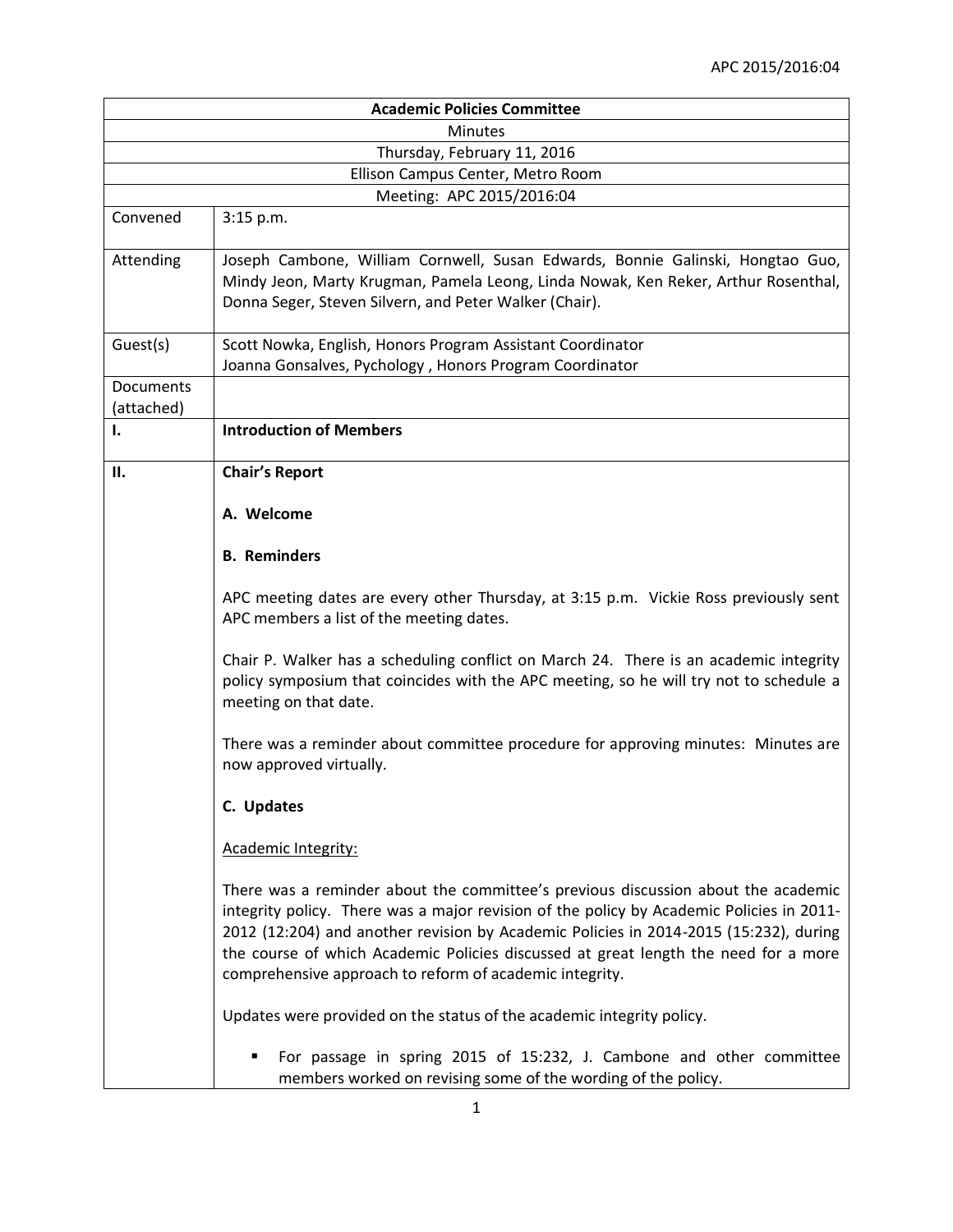|    | Interim Dean Chris Boucher mentioned to Chair P. Walker a case in which<br>student plagiarism was discovered before the last day to withdraw from class<br>and so withdrew from the class. Interim Dean Boucher wondered if APC wanted<br>to assess the potential for such another event. Chair P. Walker stated that most<br>cases of plagiarism are discovered in the last weeks of classes. He would like a<br>comprehensive university review and reformation of the policy.<br>He<br>recommended that Interim Dean Boucher and Provost David Silva support a<br>review of academic integrity policy with the goal of bringing before governance<br>a comprehensive proposal for the reformation of the university's approach to<br>academic integrity. |
|----|-------------------------------------------------------------------------------------------------------------------------------------------------------------------------------------------------------------------------------------------------------------------------------------------------------------------------------------------------------------------------------------------------------------------------------------------------------------------------------------------------------------------------------------------------------------------------------------------------------------------------------------------------------------------------------------------------------------------------------------------------------------|
|    | Assessment:                                                                                                                                                                                                                                                                                                                                                                                                                                                                                                                                                                                                                                                                                                                                                 |
|    | Neal DeChillo (Associate Provost and Dean of the College of Health and Human Services)<br>and others have put together a white paper that recommends the coordination of<br>assessment efforts across the university. Barbara Madeloni, MTA president, urged unit<br>members to be very careful of what we allow to be enacted in terms of a global<br>assessment programming. Chair P. Walker has stressed to MSCA Salem Chapter<br>President Steve Matchak that nothing in the white paper should go anywhere until it<br>goes through governance.                                                                                                                                                                                                        |
|    | Institutional Animal Care and Use Committee (IACUC):                                                                                                                                                                                                                                                                                                                                                                                                                                                                                                                                                                                                                                                                                                        |
|    | There is a minimum size membership for IACUC that is mandated by law. The current<br>proposal of who would be members of IACUC was actually put together behind closed<br>doors by former administrators. There are strong feelings that the IACUC committee<br>should be enlarged.                                                                                                                                                                                                                                                                                                                                                                                                                                                                         |
|    | D. Election of Vice Chair                                                                                                                                                                                                                                                                                                                                                                                                                                                                                                                                                                                                                                                                                                                                   |
|    | E. Duclos-Orsello is on sabbatical this spring. There was a recommendation that a new<br>vice chair be appointed. It was suggested that Marty Krugman serve as vice chair, as he<br>was the chair of the Academic Policies Committee a couple of years ago.                                                                                                                                                                                                                                                                                                                                                                                                                                                                                                 |
|    | S. Edwards nominated M. Krugman as vice chair.<br>Seconded: D. Seger                                                                                                                                                                                                                                                                                                                                                                                                                                                                                                                                                                                                                                                                                        |
|    | M. Krugman agreed to serve as vice chair.                                                                                                                                                                                                                                                                                                                                                                                                                                                                                                                                                                                                                                                                                                                   |
|    | In favor (12). Against (0). Abstentions (1). M. Krugman was elected unanimously.                                                                                                                                                                                                                                                                                                                                                                                                                                                                                                                                                                                                                                                                            |
| Ш. | <b>New Business</b>                                                                                                                                                                                                                                                                                                                                                                                                                                                                                                                                                                                                                                                                                                                                         |
|    | A. Academic Calendar 2017-2018 (16:201)                                                                                                                                                                                                                                                                                                                                                                                                                                                                                                                                                                                                                                                                                                                     |
|    | The academic calendar subcommittee consists of the following members:<br>B. Galinski                                                                                                                                                                                                                                                                                                                                                                                                                                                                                                                                                                                                                                                                        |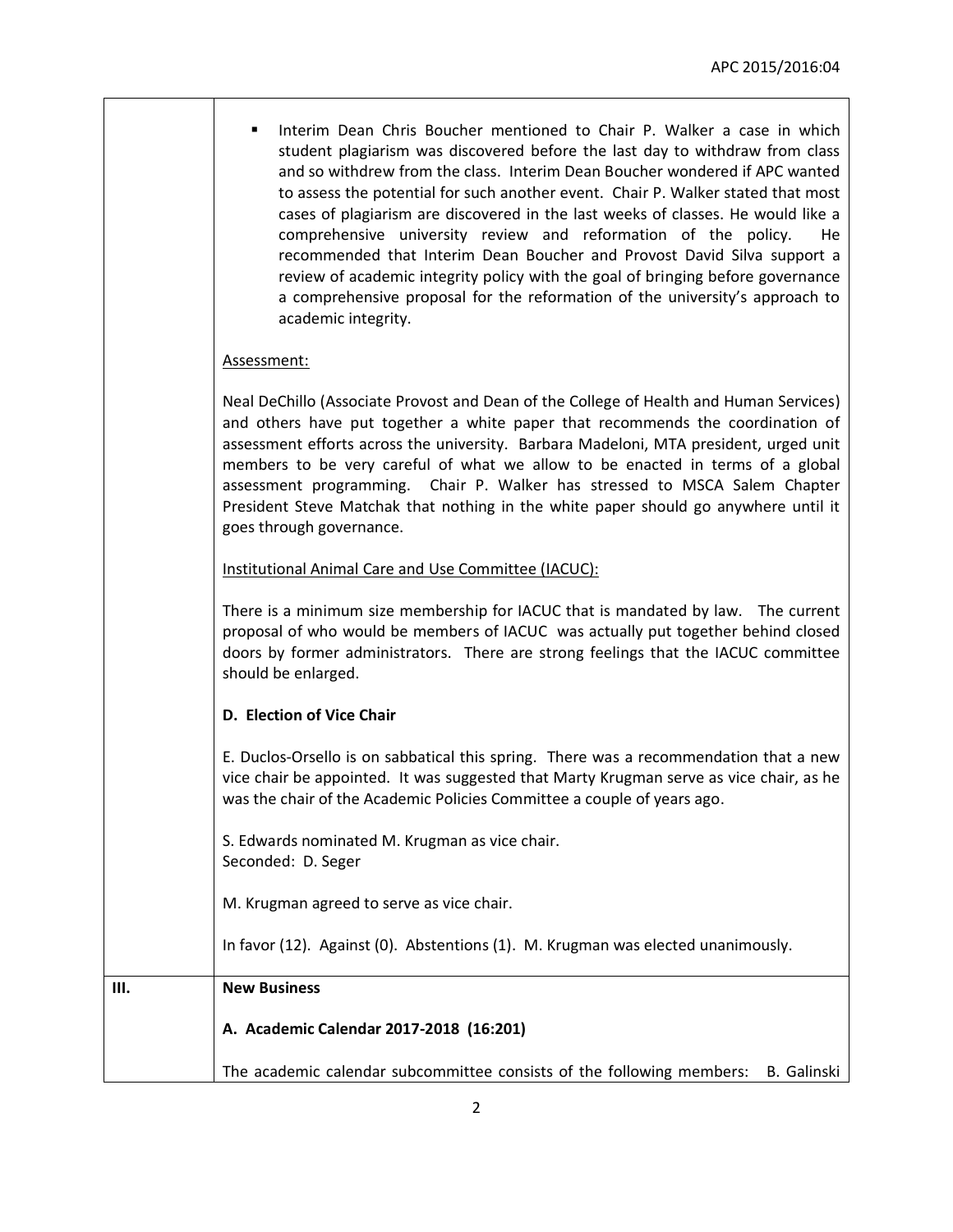(chair), H. Guo, M. Jeon, D. Seger, and D. Veira.

Motion to approve Academic Calendar 2017-2018 (16:201) Made by: D. Seger Seconded: M. Jeon

DISCUSSION:

W. Cornwell noted inconsistencies in apostrophe usage for holidays throughout the calendar. The proper usage is as follows: 1) Veterans Day has no apostrophe (plural, not possessive); 2) Patriots' Day is plural, possessive; and 3) Presidents' Day can be either plural, possessive or plural, not possessive, because this day combines the birthday celebration of two presidents, Washington and Lincoln (although technically Presidents' Day falls on Washington's birthday).

A question was asked about whether there should be at least a week between final exams and commencement. Chair P. Walker referred to the rules and guidelines for drafting the academic calendar, which states that commencement may occur no sooner than a minimum of four days after the last day of final exams.

It was pointed out that there was no rest period between commencement and when Summer Session I classes begin. Chair P. Walker replied that this likely was necessitated in order to fit in two summer sessions.

It was suggested that the spring semester is always longer than the fall semester. B. Galinski noted that in the fall, there are more Tuesdays, but in the spring there are more Thursdays and Fridays.

Chair P. Walker pointed out that reading days counts as instructional days. A question was posed about whether we should eliminate the spring reading day, but Chair P. Walker indicated that if we are just one day above the minimum number of instructional days, then we would not be able to eliminate one reading day without making the other a teaching day.

In a previous APC meeting, there was a suggestion to turn spring break into a two-week break, but this would require a radical change to the calendar.

B. Galinski noted that existing snow days are built into academic calendars. In spring 2015, because of the exceptional number of snow days, a make-up day had to be arranged (by making a Friday into a Monday). Chair P. Walker inquired whether these make-up days were mandated by state law, or were they required for accreditation. B. Galinski indicated that the academic calendar usually is based on state guidelines.

Chair P. Walker pointed out that winter recess has a question mark next to the January end date. He asked if the end of winter recess is supposed to be the day before winter session day classes begin, which would be January 8. B. Galinski indicated that the winter recess end date should be January 15.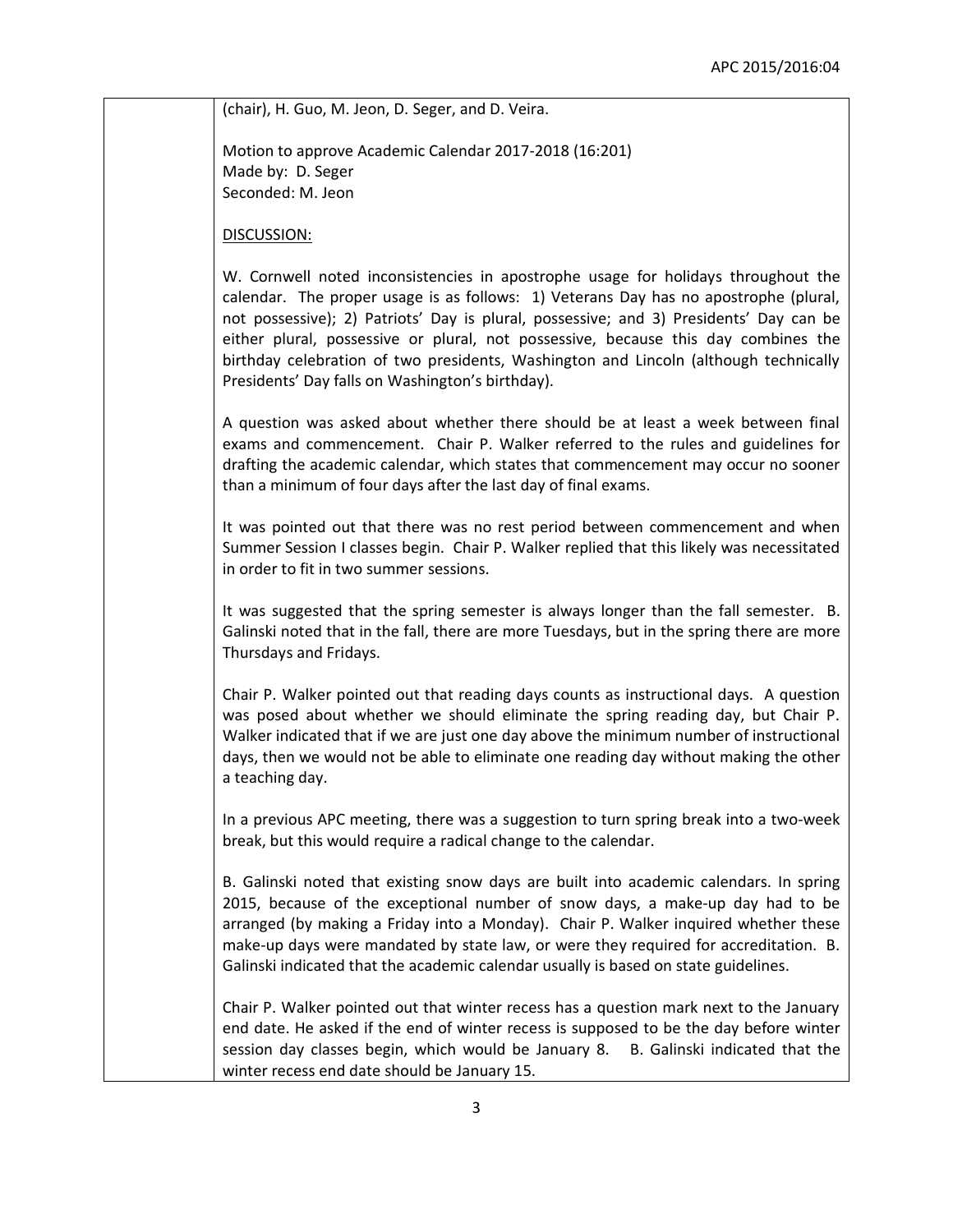J.

|                | It was pointed out that the December 22 final exam make-up day for day school occurs<br>during winter recess.                                                                                                                                                                                                                                                                                                                                                 |
|----------------|---------------------------------------------------------------------------------------------------------------------------------------------------------------------------------------------------------------------------------------------------------------------------------------------------------------------------------------------------------------------------------------------------------------------------------------------------------------|
| <b>Motion:</b> | Motion made to postpone Academic Calendar 2017-2018 (16:201)<br>Made by: M. Krugman<br>Seconded by: W. Cornwell                                                                                                                                                                                                                                                                                                                                               |
| Vote:          | In favor (13). Against (0). Abstentions (0). Motion passed unanimously.                                                                                                                                                                                                                                                                                                                                                                                       |
|                | B. Addition of Honors Course Electives (16:124)                                                                                                                                                                                                                                                                                                                                                                                                               |
|                | Motion to approve Proposal 16:124<br>Made by: D. Seger<br>Seconded: S. Edwards                                                                                                                                                                                                                                                                                                                                                                                |
|                | DISCUSSION:                                                                                                                                                                                                                                                                                                                                                                                                                                                   |
|                | J. Gonsalves (honors program coordinator) and S. Nowka (assistant coordinator of the<br>honors program) provided an overview of the policy changes. The changes made center<br>around three new courses that can be taken as an honors class: GPH 105H, ENL 245H,<br>and SOC 110H (previously SOC 202H). S. Nowka pointed out that most of the changes<br>respond to the changes in the general education requirements, but there were also<br>courses added. |
|                | General questions were raised about the honors program, including a question about<br>the availability of an honors flowsheet. It was confirmed that the honors program does<br>not have a flowsheet. S. Nowka explained that the honors program is not a department.<br>If it were a department, then there could be a flowsheet.                                                                                                                            |
|                | J. Gonsalves explained that the honors program is part of the commonwealth honors<br>program. The SSU honors program shares a curriculum and has guidance through the<br>commonwealth honors program.<br>There is, however, an honors advisory committee<br>that is made up of faculty. This committee reports to the provost.                                                                                                                                |
|                | J. Gonsalves compared the honors program to the first-year experience:<br>Neither<br>program owns any of the courses, and there are similar admininstrative structures.                                                                                                                                                                                                                                                                                       |
|                | M. Jeon indicated that she was not sure how to advise business students who are in the<br>honors program. J. Gonsalves stated that the honors program is not allowed to have a<br>flowsheet, but that, nonetheless, there are advising tools in place that show what the<br>course offerings are. One tool essentially is a print version of the honors curriculum.<br>The goal is for students to graduate within 120 credits.                               |
|                | In the business school, most of the honors students are advised by John McArdle or<br>David Goodof. Students also receive assistance from Alice de Koening and, previously,<br>Leah Ritchie. The honors program also does send materials and assistance to the deans.                                                                                                                                                                                         |

 $\mathbf{r}$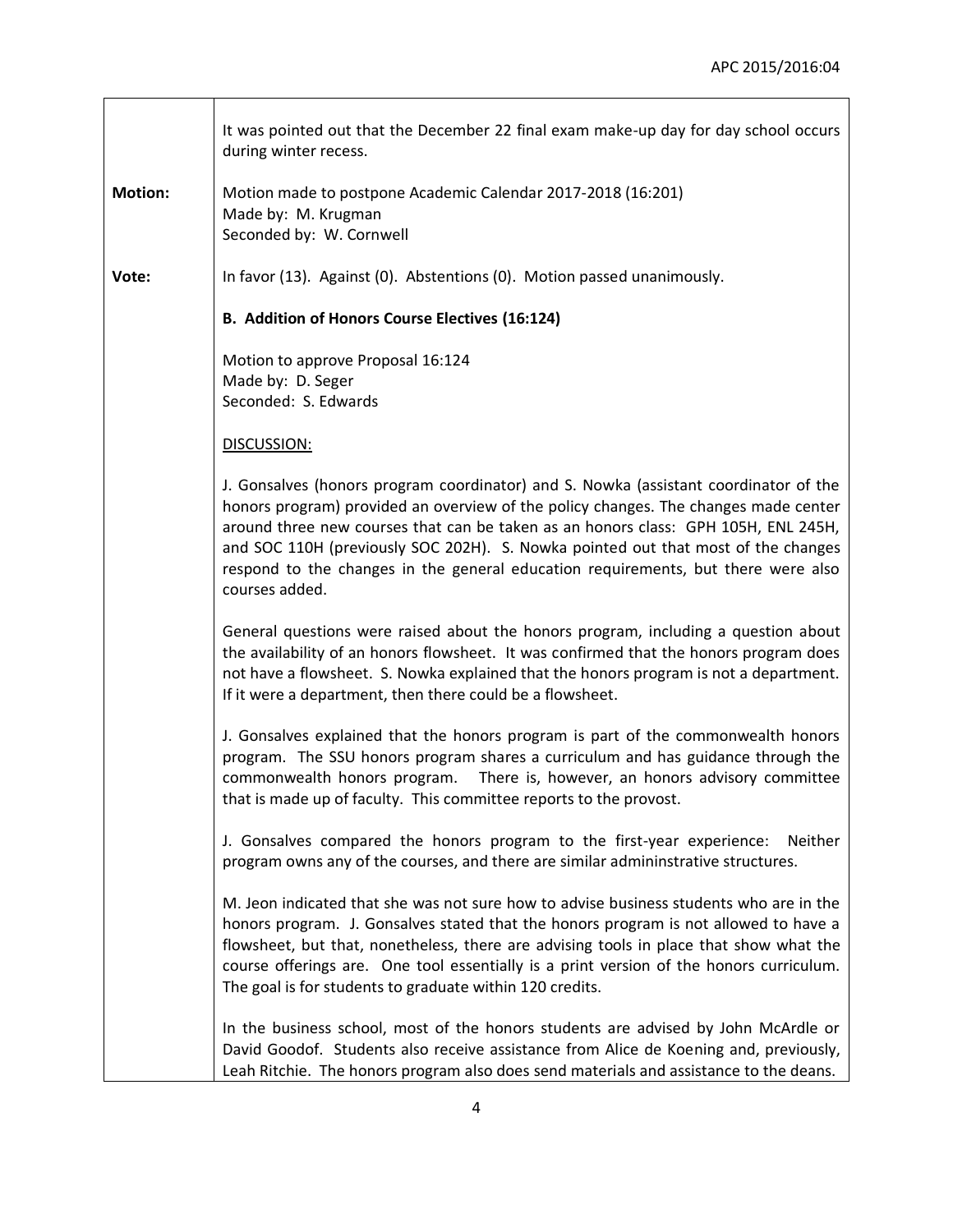<u> 1989 - Johann Barn, mars eta bainar e</u>

|                | J. Gonsalves noted that they are still searching for an honors course that satisfies the<br>quantitative reasoning general education requirement.                                                                                                                                                                                                                                                                                                                                                                                                             |
|----------------|---------------------------------------------------------------------------------------------------------------------------------------------------------------------------------------------------------------------------------------------------------------------------------------------------------------------------------------------------------------------------------------------------------------------------------------------------------------------------------------------------------------------------------------------------------------|
|                | It was noted that some of the courses listed on the proposal were out of sequence. For<br>instance, PHL 600H is listed before PHL 350H. J. Gonsalves will make sure that the<br>alpha-numeric order is accurate.                                                                                                                                                                                                                                                                                                                                              |
| Amendment:     | W. Cornwell proposed amending the motion: to approve 16:124, but with the following<br>revision: that in the list of Philosophy courses, PHL 350H (and the sentence following it)<br>appear before PHL 600H. D. Seger accepted this proposed amendment as a friendly<br>amendment. Therefore the original motion is amended.                                                                                                                                                                                                                                  |
| <b>Motion:</b> | To approve Proposal 16:124 as amended                                                                                                                                                                                                                                                                                                                                                                                                                                                                                                                         |
| Vote:          | In favor (13). Against (0). Abstentions (0). Amended motion passed unanimously.                                                                                                                                                                                                                                                                                                                                                                                                                                                                               |
|                | C. 4+1 Policy Update                                                                                                                                                                                                                                                                                                                                                                                                                                                                                                                                          |
|                | J. Cambone provided an update of the $4+1$ policy. The policy issue regarding the $4+1$<br>program has been discussed. Challenges were addressed, but remedies now need to be<br>discussed. All-University Committee Chair Steve Young sat in on the committee<br>assessing the 4+1 program.                                                                                                                                                                                                                                                                  |
|                | The 4+1 committee looked at other academic policies, but also acknowledged that<br>guidance from all-university has to be firmed up. This policy will not be resolved this<br>term, as there is a lot to address.                                                                                                                                                                                                                                                                                                                                             |
|                | J. Cambone will seek guidance from Steve Young to see how we should move all the<br>different pieces across governance.                                                                                                                                                                                                                                                                                                                                                                                                                                       |
|                | J. Cambone will polish up his working notes and will forward them to Chair P. Walker.                                                                                                                                                                                                                                                                                                                                                                                                                                                                         |
|                | The 4+1 committee laid out what is happening for the students, what is happening for<br>the faculty, and the kind of administrative hiccups that might keep the policy from being<br>For example, the wide range of numbers of credits that can be<br>implemented.<br>established for the master's degree will create significant discontinuity for the student<br>to advance through the program. In the School of Education, the bachelor's to master's<br>has a distinct point, benchmarks, to allow the registrar to move students through their<br>plan. |
|                | B. Galinski emphasized that the process involves the entire cycle through which students<br>are going, and that it cannot be a one-size-fits-all approach. She noted that the initial<br>4+1 program posed significant barriers for students.                                                                                                                                                                                                                                                                                                                 |
|                | J. Cambone added that the graduate school has a standing admissions procedure that<br>would need to be modified for those students who have met the baccalaureate criteria.                                                                                                                                                                                                                                                                                                                                                                                   |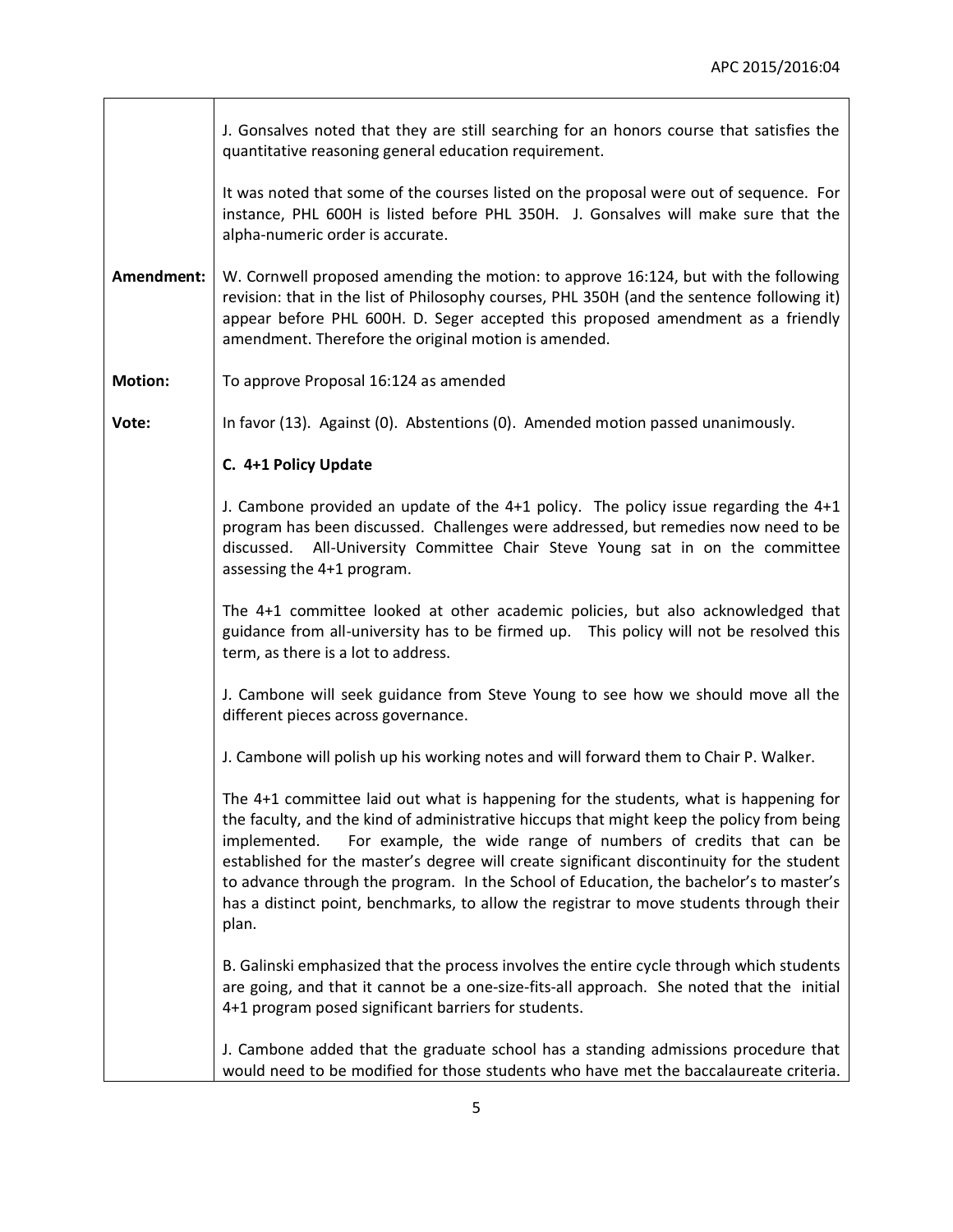But would it be a smooth entry? Or is it merely a moving of their plan? Or does it mean that students then have to jump through additional hoops? The graduate school is trying to figure out the process. It was J. Cambone's firm belief that there is no way to get to scale if everything is separate; the process would pose a challenge to both students and faculty. Some of the issues are intertwined; some of it is policy, some of it is procedure, and some of it is policy with procedure.

The dean of the graduate school is aware of the issues and is advocating for change.

Chair P. Walker asked if there were students already in the 4+1 program. J. Cambone replied affirmatively and stated that they are mostly ESL students and criminal justice students. For rising juniors in the School of Education, there are 45 students who qualify for the 4+1 program. By this time next year, there will be upwards of 100-150 students just in the School of Education.

Chair P. Walker inquired about the withdrawal deadline if a student is an undergraduate taking a graduate-level course. There are different policies in place, so in this scenario does the withdrawal date depend on the course level (graduate level) or the student status (undergraduate)?

J. Cambone confirmed that such issues have been raised before, and that the School of Education has asked that there be uniformity in the rules and policies (for instance, in the add/drop period).

## **D. Other Issues**

W. Cornwell, who is serving as acting chair of the philosophy department, agreed there was a lack of uniformity in the policies. He specifically pointed out the inconsistencies and lack of clarity in terms of who is able to set class caps. He wondered if there was even a policy about who could set class caps. This lack of clarity affects the philosophy department. W. Cornwell has heard that the dean has the ultimate authority to set caps.

Chair P. Walker responded that there is no official policy on caps, and that administrators tend to be very vague about this issue.

J. Cambone stressed the need to differentiate upper-level classes when considering caps. There is a need to parse out the instructional needs of different groups, and not take a one-size-fits-all approach.

M. Krugman pointed out that, in asking who has the moral authority to determine what is an appropriate class size, we need to consider that the major players have competing interests. On the one hand, one might argue that determining class size should be left to the discretion of the department and faculty. On the other hand, administrators are more interested in the economic bottom line, and they want larger class sizes. The turf, though, has not been demarcated clearly.